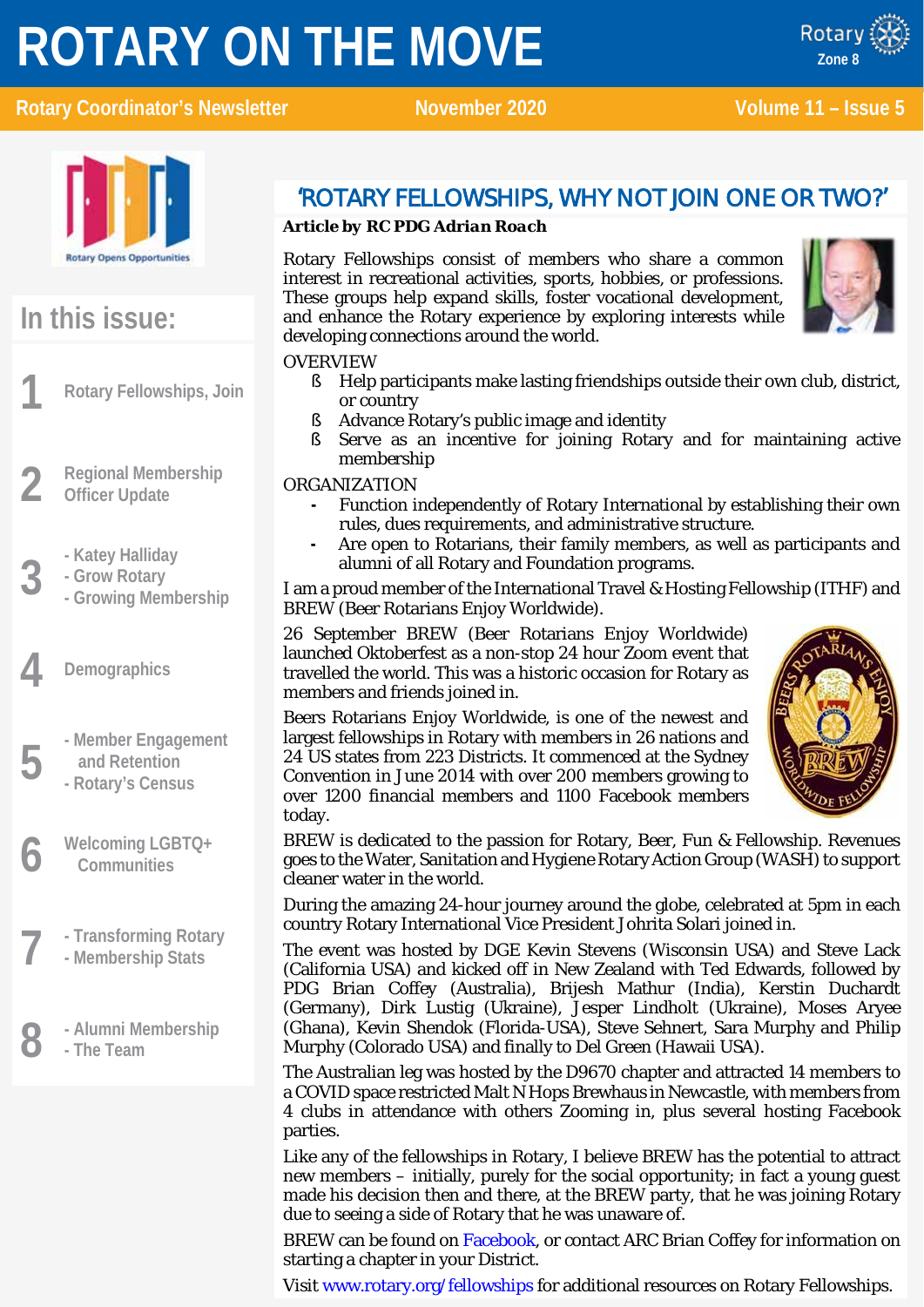# REGIONAL MEMBERSHIP UPDATE

*Article by Barbara Mifsud, Regional Membership Officer, Membership Development, South Pacific and Philippines Office[, barbara.mifsud@rotary.org,](mailto:barbara.mifsud@rotary.org)<https://www.facebook.com/barbara.mifsud.1>*

#### **We Asked Clubs: What's your greatest membership challenge?**

Recently, the Membership Development team sent a two-question survey to all club presidents and club membership chairs worldwide and asked them to share their greatest membership challenges. After identifying their top three issues, club leaders were then asked which of the four options listed in the table below was their biggest challenge. Of the 5,304 clubs that responded**, 43%** identified attracting new



members as their biggest challenge, **38%** said engaging members and delivering value, **15%** said making a meaningful difference in our community and **4%** said that they have no issues and their club is thriving.

Based on their responses, club leaders received a customised report that recommended specific resources and ideas to help them address their membership challenges. Take a look at the chart below to view the responses of our zone in comparison to around the world.

#### **What's your greatest membership challenge?**

| Zones (currently supported by RMOs)   | Response<br>Rate | <b>Attracting</b><br><b>New</b><br><b>Members</b> | <b>Engaging</b><br><b>Members and</b><br><b>Delivering</b><br><b>Value</b> | <b>Making a</b><br>meaningful<br>difference in<br>our community | None, our<br>club is<br>thriving |
|---------------------------------------|------------------|---------------------------------------------------|----------------------------------------------------------------------------|-----------------------------------------------------------------|----------------------------------|
| 4 India (western & southern)          | 5%               | 46%                                               | 30%                                                                        | 19%                                                             | 5%                               |
| 5 India (southern)                    | 5%               | 37%                                               | 33%                                                                        | 23%                                                             | 7%                               |
| 6 Bhutan, India (eastern), Nepal      | 6%               | 26%                                               | 47%                                                                        | 17%                                                             | 10%                              |
| 7 Indian (central and southern)       | 8%               | 24%                                               | 48%                                                                        | 24%                                                             | 4%                               |
| 8 Australia, NZ and Pacific Islands   | 18%              | 53%                                               | 31%                                                                        | 11%                                                             | 5%                               |
| 23 Parts of South America             | 20%              | 39%                                               | 41%                                                                        | 17%                                                             | 3%                               |
| 25 Parts of Central and South America | 17%              | 37%                                               | 45%                                                                        | 13%                                                             | 5%                               |
| 26 USA                                | 15%              | 44%                                               | 47%                                                                        | 4%                                                              | 5%                               |
| 27 USA                                | 14%              | 43%                                               | 44%                                                                        | 8%                                                              | 5%                               |
| 28 Canada, USA                        | 14%              | 45%                                               | 41%                                                                        | 10%                                                             | 4%                               |
| 29 USA                                | 10%              | 48%                                               | 41%                                                                        | 9%                                                              | 2%                               |
| <b>30 USA</b>                         | 8%               | 53%                                               | 32%                                                                        | 14%                                                             | 1%                               |
| <b>31 USA</b>                         | 8%               | 55%                                               | 37%                                                                        | 7%                                                              | 1%                               |
| 32 Canada, USA                        | 11%              | 54%                                               | 32%                                                                        | 10%                                                             | 4%                               |
| <b>33 USA</b>                         | 11%              | 50%                                               | 39%                                                                        | 10%                                                             | 1%                               |
| 34 The Caribbean, USA                 | 15%              | 38%                                               | 44%                                                                        | 12%                                                             | 6%                               |

So, what can we do with this information?

- **Assess Plans:** Discuss the results with your membership team. Do they confirm what you already knew or was something surprising? How do the overall results align with your membership strategies and goals?
- **Update Data:** Modify upcoming or future membership presentations/training to reflect the challenges identified.
- **Reach Out to Club/District Leaders:** Reach out to find out how you can either offer support or learn more about utilising the resources, tools or online courses available on [My Rotary.](https://my.rotary.org/en/learning-reference/learn-topic/membership)

#### **Membership Leads Improvements**

We're excited to share new features to help you manage your membership leads based on feedback you shared with us.

- **Refer a candidate to your own club**. This feature allows Rotarians to submit candidate recommendations directly to their own club, allowing you to manage all of your club's prospective member information on a single, secure platform.
- **Reconciliation.** This feature will allow districts to report when a club has admitted a member, and will also allow clubs to admit a candidate outside the 30-day limitation through the "*Club admitted Candidate*" status.

#### **Useful Membership Links**

- Did you miss the second session of the New Style Rotary Clubs forum, organised by your Zone 8 Membership team? Don't sweat, you can [watch the recording here.](https://www.youtube.com/watch?v=WEi5RNFjScg&t=1375s) Hear District Membership Chair Arie Geelofs and DGE Nick Courtney (NZ) talk about chartering the [RC of Rolleston](https://www.facebook.com/rotary.rolleston/?__tn__=%2Cd%2CP-R&eid=ARAj1ZYX9wv-m3Le2-6N7C0Ngob-nBXzeLRSF1cc03ADcNGERUTC4t6omz9jWJ_EZS6yVng-vuhc8axM) and learn the steps that President Rebecca Fry took to successfully charter the [RC of Social Impact Network.](https://www.facebook.com/rotarysocialimpactnetwork/)
- Club leaders, who want to connect up effectively with prospective members in their community using the Rotary International membership leads platform, can learn more by watching the recording of this recent webinar hosted RI Membership Development staff [here.](https://vimeo.com/channels/rotarymembership/471435576)
- Watch thi[s short video from D9780](https://www.youtube.com/watch?v=OL2bWrZmXuc&feature=youtu.be) (Parts of SA and Vic) which sees IPDG Rosanne Kava talk to a number of clubs who have had membership successes over the last couple of years about the strategies that they employed.
- D9705 (South Central NSW and ACT) have been organising a monthly forum for membership champions in their district and beyond, with an inspiring guest speaker. Past and upcoming speakers include Rtn [Michael McQueen,](https://us02web.zoom.us/rec/play/v46rpaCUXNxYvUhjYl4_5TISkGztES-TZ3j_iYsohNIFzRxkHWOyxCh-exk5JCx5USyUwru-7hFuV_wO.y0JHwSqKstarRJJj?startTime=1594711840000&_x_zm_rtaid=DY11ts2QRXm6L2ws8GFUYg.1603002853587.df2ce04dfdd31cae51bdffbb8fccf079&_x_zm_rhtaid=968) DGN [Geraldine Rurenga,](https://www.youtube.com/watch?v=QWQ1iC6WBR4) Mark Huddleston, Evan Burrell and Rebecca Fry. To be placed on the mailing list send your name and club to [jindeera@gmail.com](mailto:jindeera@gmail.com)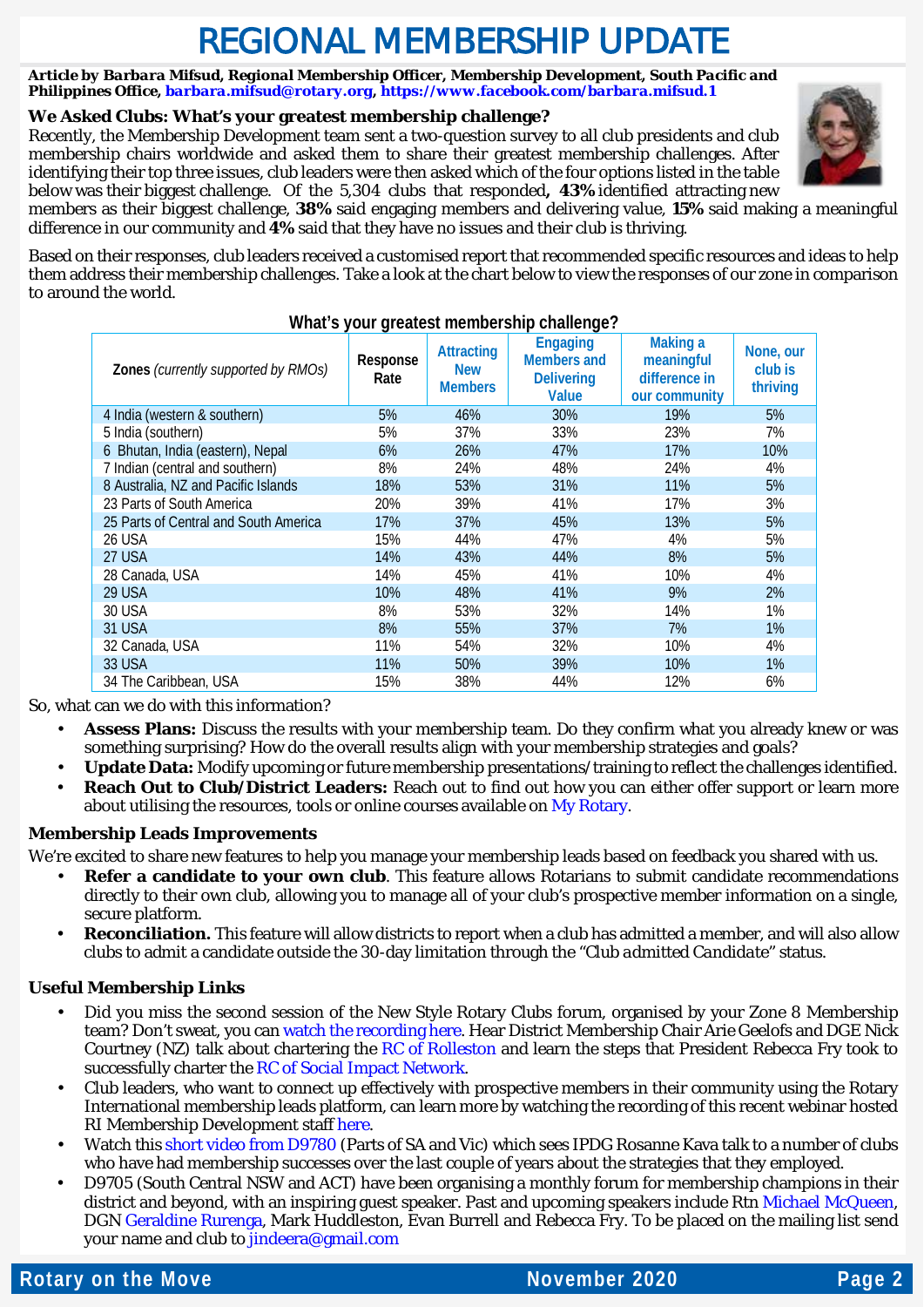#### 'KATEY HALLIDAY APPOINTED TO NEW TASKFORCE ON DIVERSITY, EQUITY AND INCLUSION'

#### *Article by RI Director-Elect Jessie Harman*

South Australian Rotarian and Rotaractor Katey Halliday has been appointed to Rotary International's newly established Diversity, Equity and Inclusion (DEI) Task Force.

The Task Force will develop an action plan to support the board of Rotary International to implement Rotary's DEI statement. The action plan will drive meaningful, measurable, and lasting change throughout Rotary. It will identify support and training for the Board of Directors and assist clubs to improve diversity, equity and inclusion, and address social injustice within their communities.

According to Katey the new Taskforce has the potential to make a real difference and she is excited to be involved. "I can see many areas where Rotary will benefit if it embraces diversity, equity and inclusion" she said. "The opportunity to contribute my vocational experience at an international level is a privilege, not only for the global networks I will form, but also for the opportunity to be heard" she added.

Professionally, Katey is a Diversity and Inclusion Project Officer with the South Australian Police Department. She holds a Bachelor of Laws (with Honours), and a Certificate IV in Training and Assessment. She also holds formal TESOL qualifications (Teaching English as a second or foreign language) and in 2014 spent time in Thailand, as a language instructor, teaching English. She is a member of th[e Rotary Club of Adelaide Light](https://portal.clubrunner.ca/3414) and [Adelaide City Rotaract Club](https://www.adelaidecityrotaractclub.org/) in Distric[t 9510.](https://rotary9510.org/)

Katey actively champions the importance of increasing diversity, equity and inclusion in Rotary and Rotaract and has given presentations and written articles

for national and international Rotary publications. She considers that increasing diversity, equity and inclusion in Rotary will take time and effort and involve a lot of learning. "There is no quick and easy fix and the barriers to overcome are varied and complex. The most important thing is to take time to listen and learn as much as possible and be prepared to make mistakes along the way" she said.

You can read one of Katey's articles by [clicking here.](https://blog.rotary.org/2019/08/01/3-ways-to-make-your-club-more-inclusive/?cid=facebook&u=rotary+international+president&fbclid=IwAR0ww7u-ZNzddjY87UD8Y84_8WgzputnI4uiZ6nnbKeuEPyskCJSs5gS2Pk)

### 'GROW ROTARY BY MAKING MEMBERSHIP MEMORABLE'

*Excerpts from an article by IPDG Ron Degenhart, District Membership Chair, District 9550 DG Newsletter, August 2020 edition*

… Did you know that 80% of prospective members decide on their first visit whether they will join your club?

First impressions are critical. Think about your club – is there a friendly and welcoming atmosphere? Or are there cliques? Do you make special efforts to ensure a guest is introduced, and looked after during the whole of the meeting? Is your meeting fun? Does your meeting convey a sense of purpose, about what do you do and why do you do it?

People join, and remain members of a club because they get something in return. It may be friendships and social connections, or the opportunity to serve others. It may be a sense of achievement. These are important needs that Rotary can provide. But it is a package deal. People will not join if the club is not welcoming, and they will not stay if they do not make friends and build connections.

Rotary has a host of materials to assist you to strengthen your club. I recommend undertaking the [Club Health](https://my.rotary.org/en/document/rotary-club-health-check)  [Check.](https://my.rotary.org/en/document/rotary-club-health-check) This will help you to identify your club's strengths and weaknesses, and where changes may be required. It may also be very useful to seek an outside opinion or assistance. …

### 'WHY GROWING MEMBERSHIP IS SO IMPORTANT'

#### *From Rotary Leader, September 2020 edition*

One of the most important things your club can do is nurture and sustainably grow your membership. Surveys have shown that prospective members are attracted to our clubs that offer them flexible formats. It's also critical to encourage participation by offering people service projects that create lasting change in their communities. See some of the ways that clubs are being innovative and [watch this video](http://msgfocus.rotary.org/c/127UkBNMAvGom2hM8DAXdmgfGG5K) about the importance of providing a variety of formats for potential members.



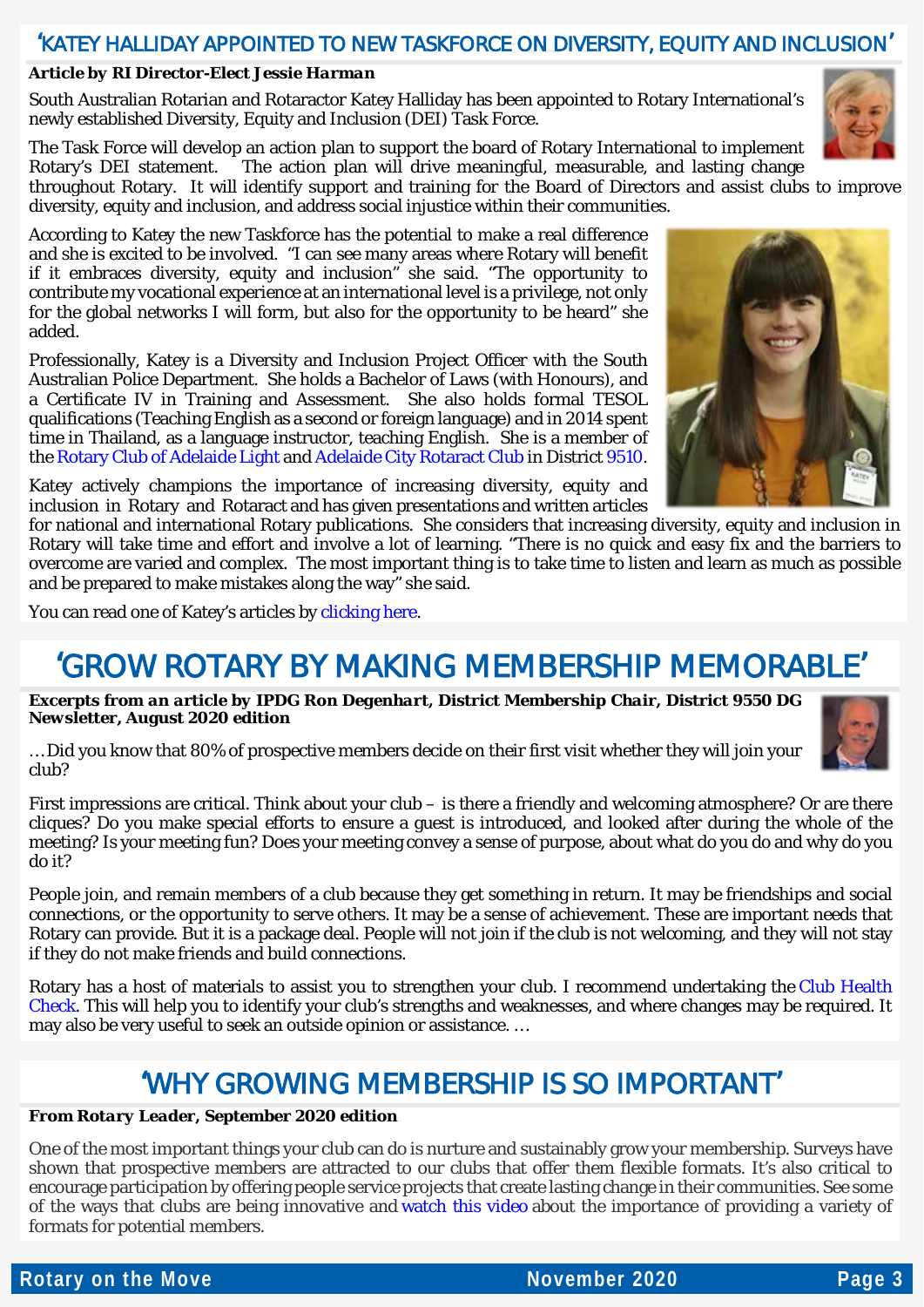# 'DEMOGRAPHICS'

#### *Article by ARC PDG Brian Coffey*

Government, business, and organisations all use demographics in decision makings; in Rotary they can be used in several ways from identifying a club's viability, locating new clubs, to determining assistance and communication needs by known behavioural identifiers.



These issues can impact matters of efficiency, risk, community support and club sustainability with better informed decision making. Districts can help clubs provide the right product or service for their community and members, by focusing on common issues around growth, productivity, sustainability, access, and risk.

Demographic factors shape the behaviours of communities and our organisation and need to be recognised with the objective of achieving the best possible outcome for all involved.

Some innovative Districts are using official population data from Census data to identify demographics for targeted outreach to attract new members, establishing satellite or even whole clubs to satisfy community demand for products and services, now and in the future.



As there is no one-size-fits-all answer to assist Rotary Clubs, members truly interested in their Club, community and principles of Rotary can benefit from allowing their ages to be securely shared on 'My Rotary' to allow District, and Rotary International, to determine the relevant demographics, so as to ultimately gain an understanding of the members, and address our needs.

The standard demographic criteria useful to any membership champion are:

**Age:** this data can expose powerful insights into the motivations and behaviours of your members. e.g. it is relevant at functions to determine the investment in food, beverages, entertainment, breaks and length of events, external support, and sponsor potential.

**Gender:** gender, including trans and non-binary, plays an important role in human behaviour and enables you to organise and identify opportunities to cultivate a member experience enjoyed by all.

**Profession:** is not so important now in Rotary, as at the end of the day we are all on the same level – volunteers; however, it is handy to enable you to identify potential new members or persons who may be of beneficial in some roles.

Behaviour patterns can also be identified by age demographics:

**Traditionalists / Silent Generation (1927-1946)** adhere to rules, are much disciplined, believe that you earn your own way through hard work, long, gruelling hours and believe that promotions and advancement should be the result of tenure and proven productivity. Enjoy stability and often prefer a conversation to an email.

**Baby-boomer (1946-64)** males are significantly less likely to respond to email invites to your events. Prefer low level technology and appreciate the opportunity to mentor, as Millennials are a threat.

**Gen X (1966-85):** threatened by the prosperous Boomers and the fast-moving Millennial, they are fiercely independent, adaptable to flexibility, change and technology – enjoy constructive feedback, intelligent leaders, and working to deadlines.

**Millennial (1985-97)** – the largest group in society, sheltered by their parents, but the highest educated and most independent of all generations, they do not take well to criticism. Seek recognition and work for a purpose, not money, and seek a work-life balance. They are the technological generation and seek quality in this area. Females who attend one event are very unlikely to attend another.

Demographics are important to assist in organising members, event attendants, etc. based on different criteria. By correlating your club/district demographics with those readily available from the ABS census data you may take a step forward and help yourself and others in making the right decisions for training and support – those who put barriers up are left with the challenge of managing their own future.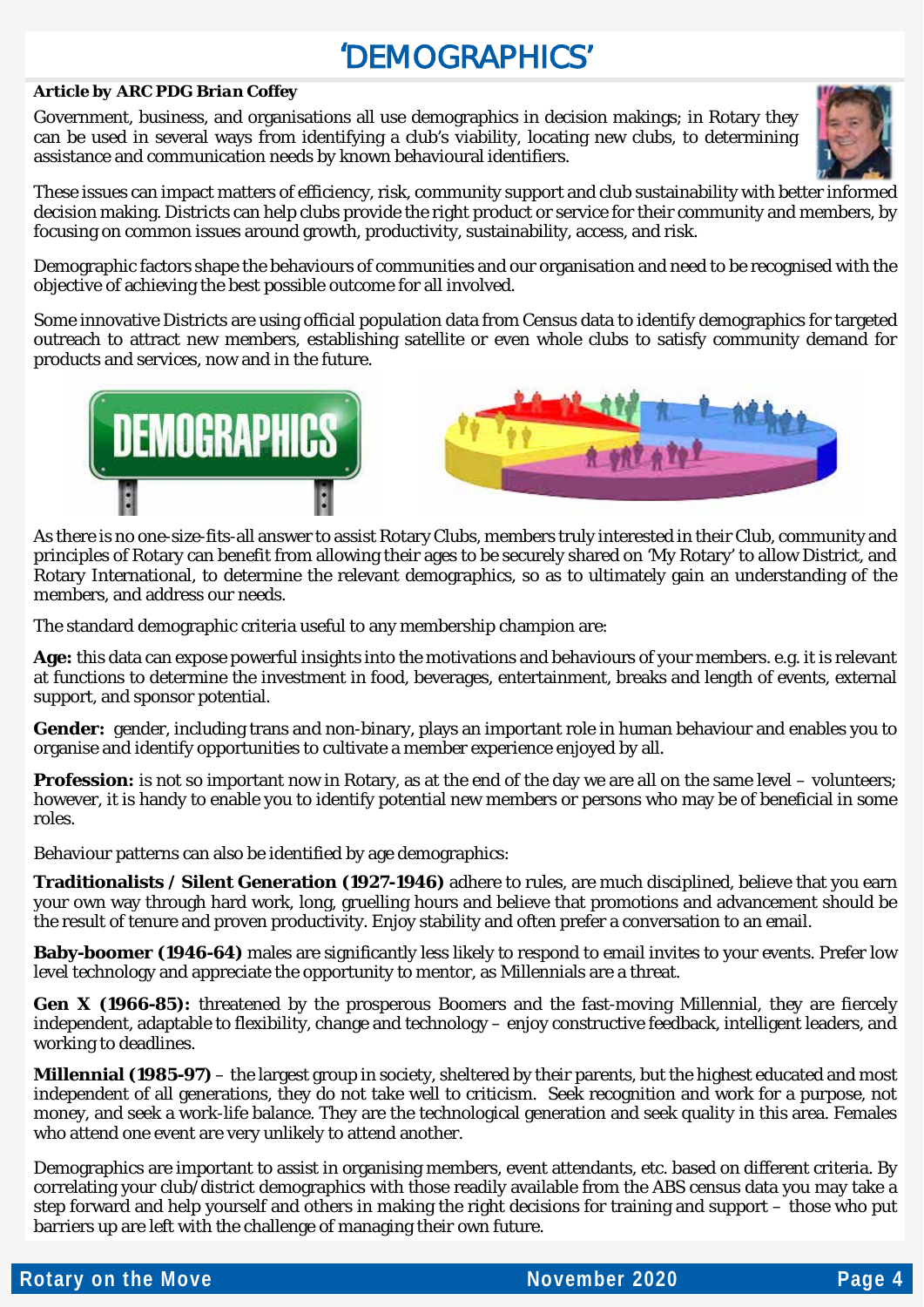### 'MEMBER ENGAGEMENT AND RETENTION'

#### *Article by ARC PDG Peter Frueh*

#### **The Current Situation**

If we look at our District 9800, we have 65 Rotary clubs. This is down from the 67 of five years ago, and our membership has also declined from around 2,400 to 2,100 in that time, an average of about five

members a club, or one per club per year. This is a long-term trend across all Districts in Australia and much of the developed world, but what would it take for us to have a net increase of two each year per club, rather than a decline of one?

#### **Reasons for Leaving**

Rotary International survey data shows that the main reasons people leave are:

- For members under 40 life changing event (work, move, relationships, children), club environment, cost or time constraint
- For members 40 to 60 cost or time constraints, club environment, unmet expectations
- For members 60+ life changing event (relocation, health), club environment, cost or time constraint.

Of course, every individual has their own reasons for leaving and by the time they leave, some may not wish to share it. It is therefore up to club leaders and fellow members to observe those members who are perhaps not as engaged or are not attending meetings, and ask them how they are feeling about their Rotary club…is it meeting their needs? If not, can something be done about it.

#### **Timing**

Some people will be familiar with the U-shape of faults in manufactured goods. Problems show up either early in use, or much later on, as things wear out or age. Membership in Rotary has the same U-shape. In our District, 38% of members who leave do so in the first two years. Then the rate drops to 4% p.a. over the next eight years, before rising again for long term members.

#### **Solutions**

This shows the importance of "onboarding" new members so they feel part of the club, how the club can meet their expectations, and provide learning about the broader aspects of Rotary International. Clubs need to have formal or informal mentoring in place and ensure this is happening. Ask and listen to what your newer club members say about their experience, help

them find where their passion might be within Rotary, and then work with them to ensure they are able to initiate or participate in their first project or event. Recognise them publicly and make them part of the Rotary family.

The pandemic has hit all our members in some way or another (work, family, stress, financial). We need to show that we care for one another and allow people to share their issues—as the adage goes, a problem shared is a problem halved. Formal Zoom meetings may not provide the right platform for this to happen, and smaller breakout groups can help for larger clubs. However, nothing beats a phone call at a suitable time from a Rotary friend! You can prepare to make this call by checking out the RUOK website for tips: <https://www.ruok.org.au/> Also, why not consider reaching out to past members, friends of the club, volunteers and others in the broader Rotary community. We all appreciate this type of support.

#### **Renewing Clubs**

Finally, use this time to reimagine your club and get back to grass roots community-based projects in which members can get personally involved. Examples are assisting with food sharing organisations, phone support for isolated elderly people, mentoring of people who have lost their job or are undergoing work transitions, etc. Reach out to local businesses to get their support for your new initiatives or ask them how you could help. Ask the local council about emerging issues in which your members can assist.

A healthy club focuses equally on membership growth and membership retention, and now is an ideal time to look at your club's approach to both areas.

**Rotary's All-Member Census is coming in November [LEARN MORE](https://rotary.qualtrics.com/CP/File.php?F=F_42bUSB73oRdF4ah)**







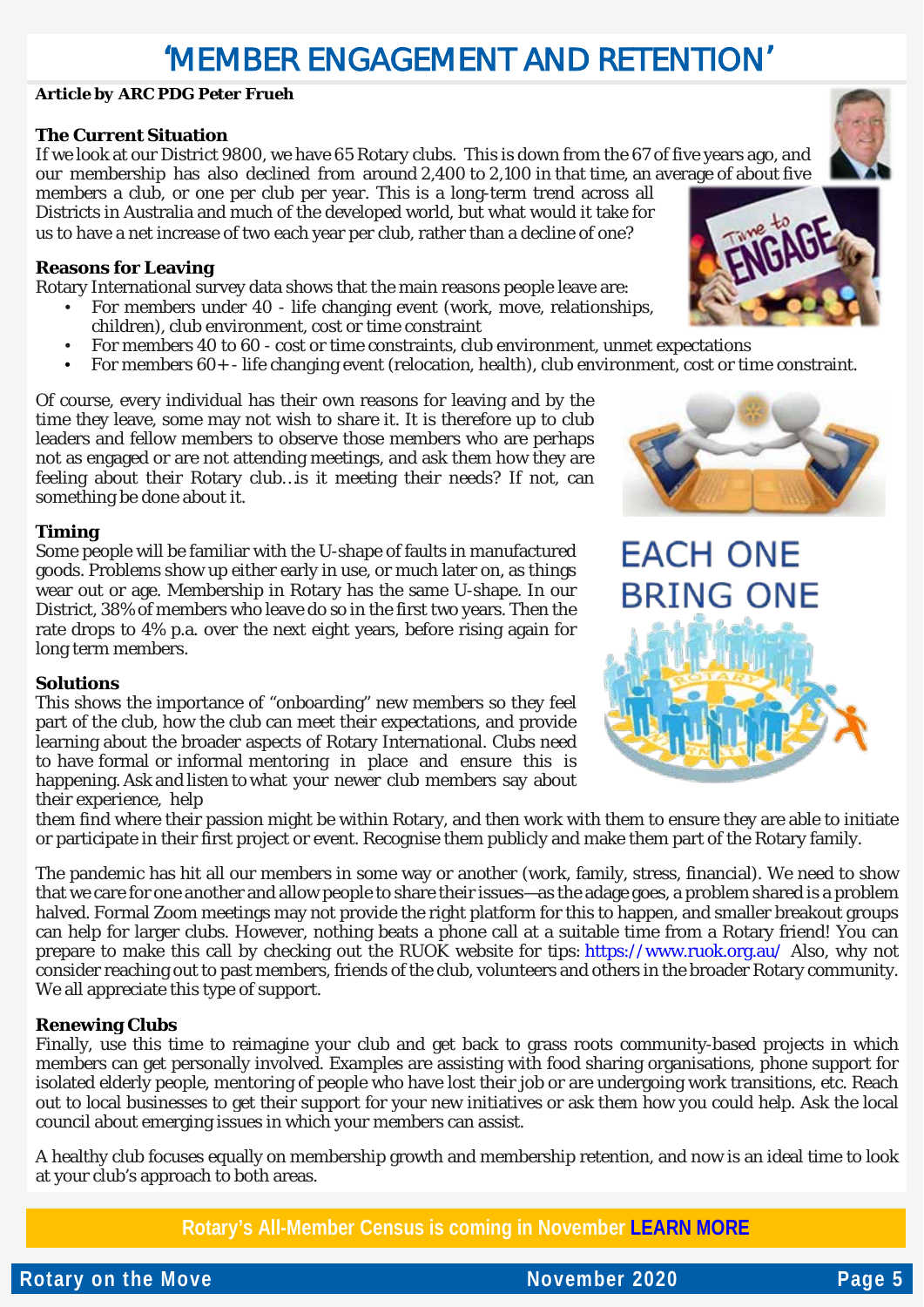# 'WELCOMING LGBTQ+ COMMUNITIES'

#### *Article by Rtn Grant Godino*

As I have started to share my ideas, opinions and stories about lesbian, gay, bisexual, transgender and gender diverse, and queer and questioning (LGBTQ+) inclusion in Rotary, I have heard so many of our leaders say to me "We're a really decent club/district. We don't have any bad people. So, we don't have a problem. Right?", "why Rotary is doing something so political" and "there are no gay people in my community".



These comments come from a space of ignorance and I always consider them a teaching moment; LGBTQ+ rights are human rights. But while diversity and inclusion have climbed the Rotary agenda over the past decade, many LGBTQ+ members continue to face discrimination, discomfort, and even danger in our clubs. When it comes to true inclusion, everyday interactions with peers and leaders matter as much as organisational policies or formal processes.

Here are a number of ways to make your club and Rotary as a whole more inclusive for the LGBTQ+ community:

- **Start having conversations**: in order to understand the challenges that exist for LGBTQ+ people. Leaders at all level (club, district, zone and international) should stay connected to what it means to be LGBTQ+ in Rotary. You can do this by:
	- o asking a local LGBTQ+ charity to speak at your club
	- $\circ$  downloading and discussing some of th[e educational resources](https://rotarylgbt.org/education) developed by the LGBT Fellowship
	- o [contacting the LGBT Fellowship](https://rotarylgbt.org/#contact) to make a presentation

Once we start having these conversations both internally and with the communities your club serves, you will see that there are gay people in every community, and maybe already in your club!

- **Set a meaningful public example**: in order to becoming more welcoming to LGBTQ+ communities. This could include:
	- o Small gestures like putting a rainbow flag at the bottom of your website, using the LGBT Fellowship's rainbow heart logo on event flyers or using Rotary's global statement on diversity, equity and inclusion to make a bold statement that we are accepting of everyone.
	- $\circ$  asking everyone to include their [preferred pronouns](https://www.minus18.org.au/articles/what-are-pronouns-and-why-are-they-important) on name tags at club meetings and in email signatures. This signals support for the LGBTQ+ community and is a powerful education piece, helping people understand the importance of using individual's preferred pronouns. It reduces the chances that people will mistakenly misgender someone who is trans or gender diverse.
- **Support projects that address key issues for LGBTQ+ communities**. As people of action, we do amazing work to improve communities and the world. When you are considering your next project why not target it towards an issue like HIV/AIDS treatment and prevention, addressing mental health issues and homelessness in LGBTQ+ communities, or preventing violence towards LGBTQ+ people.

**Support and promote the LGBT Rotarians and Friends Fellowship**[. Global research](https://www.prideinclusionprograms.com.au/content/uploads/2015/06/Maintaining-Network-Group-Momentum.pdf) has shown that employee pride network groups play a vital role in delivering workplace equality for LGBTQ+ people. In Rotary, the [LGBT Rotarians and Friends Fellowship](https://rotarylgbt.org/) is our pride network. The fellowship is dedicated to

promoting global friendship, service and education, aiming to create an inclusive, understanding and welcoming community, fostering goodwill and peace, and realising a world that achieves fundamental fairness and equality for LGBTQ+ people.

Diversity, equity and inclusion is complex, and Rotary is making some great steps forward. We have started to address gender and generational diversity, and cultural diversity is also starting to increase in our organisation. There are still many other aspects for us to discuss including LGBTIQ, disability, indigenous people and others, and then also how these identities can intersect (for example, how someone can be both LGBTIQ+ and disabled). I'm excited about our progress and encourage people to reach out to the LGBT Fellowship, leaders and district membership committees to continue the discussion.



*Rotarians from around the globe celebrating Pride in Toronto*

*Grant Godino (he/him) is the charter president o[f Gateway Rotaract,](https://www.facebook.com/gatewayrotaract/) a member of the [Rotary Club of Strathmore](https://strathmorerotary.org.au/) (Australia) and president elect of the LGBT Rotarians and Friends Fellowship. Grant identifies as a gay cisgender male and lives with his partner Lee (he/him) (also a Rotarian) in the inner northern suburbs of Melbourne.*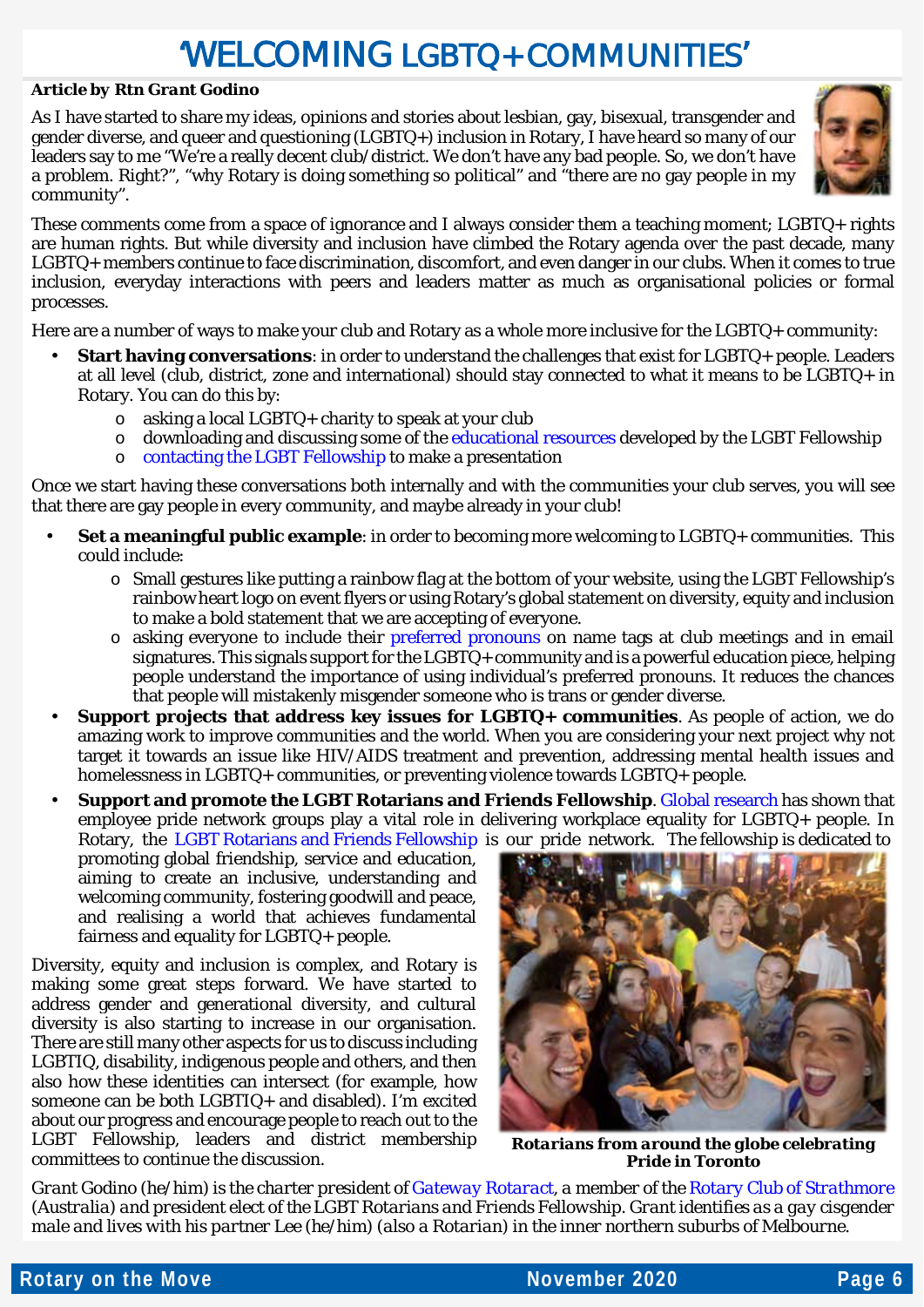### 'TRANSFORMING ROTARY'

#### *Opinion article by PDG Euan Miller[, Rotary Club of Norwood Inc](http://rotarynorwood.org.au/) D9510*

Congratulations to the organizers of the Alice Springs Virtual conference – succinct, thoughtprovoking and professionally presented. What's more it reached around 3 times as many Rotarians who would have normally attended in person! While this sounds good, 3 times as many more Rotarians are reading this message now! With communications, numbers count!



Transforming change is difficult to achieve, as many of the speakers noted. Not only do we need leaders able to influence, guide and mentor the 33,000 of us through the process, we desperately need communication strategies able to reach every one of us. At present the stand alone star is **Rotary Down Under.** Maybe with the Covid-19 disruptor we have the setting to transform right now?

Traditional Rotary communications through conventions, conferences and seminars reach too few. Australia/New Zealand/South Pacific Institutes (which have now become conferences to attract more attendees) would fail commercially if they weren't held in conjunction with the compulsory attendance of Governor training and annual meetings of Rotary entities. In person District conferences likewise attract only 15% of Rotarians (if you exclude partners) and annual International Conventions barely attract 1% of Rotarians worldwide.

By the time you read this, the in person International Assembly for DGE training next February will have been cancelled because of COVID-19. This will save RI millions of dollars which could be reallocated for a more effective communications strategy both to transform Rotary and market effectively to the community. Using District leadership has proved to be ineffective because most do not have, and are not expected to have, the requisite marketing or transformation skills. Most districts don't have such positions on their leadership boards either. While Governor training may define goals and strategies each year, RI never sets KPIs or provides mentoring and follow up to ensure both that these are met and a coordinated approach is taken across the world.

For a start, here are 5 things RI could do this year to transform Rotary

- 1. Establish locally customized Zone assemblies (in person where they can be held safely and it is very likely we will be able to do this down under in February) with shared goal setting, strategies, KPIs and year-long support and mentoring to all DGs for 21/22. The target is for every district to receive a Rotary citation.
- 2. Abandon official visits to every club which exhaust DGs and achieve little. Instead the DG can deliver his/her message in area/group meetings (either in person or online) in July which means the goals are set and communicated early to all clubs.
- 3. Use this saved time to address strategically the issues needed to transform Rotary in the district which is likely to involve more than one visit to targeted clubs. Remember DGs are leaders not managers.
- 4. Abandon the district conference in favour of half-day or one day focused training to address significant deficiencies in the district.
- 5. Because, as first world countries, both Australia and New Zealand have extensive government and charity delivered health and social support services we don't need to duplicate or support these. Instead we need to encourage clubs to lead partnerships with other clubs, outside organisations and governments to create unique projects that have more significant outcomes. These can be both fundraisers and service projects. New Zealand TRF projects invariably have massive value added by Government aid partnerships. Australia has virtually nothing as big nationally at present although it is to be commended for recent Drought Relief and End Trachoma 2020.



**Comparison to 1 July** [Worldwide](https://nam02.safelinks.protection.outlook.com/?url=http%3A%2F%2Fmsgfocus.rotary.org%2Fc%2F1hIxmyeiLiZGdfhf3CCBN8l1&data=02%7C01%7CBrian.king%40rotary.org%7Cf01ef94fbe364caba85108d854002a74%7C67b4e0430afd4afb8b94bf96370c8e7f%7C1%7C0%7C637351706978059193&sdata=TYpcVA05YAzxe8Pw0CicaxvSkMgCqW8a7sPCvsuqoWo%3D&reserved=0) – as at 30/9/2020 Australia, [New Zealand and Pacific Islands](https://www.dropbox.com/s/uf3d30hw8d4bx2s/20201018%20-%20Zone%208%20-%20Comparison_to_1_July%20-%202020-10-18T211634.500.pdf?dl=0)

**Demographics** [Australia, New Zealand and Pacific Islands](https://www.dropbox.com/s/1ecxml8yid77kia/20201018%20-%20Zone%208%20-%20District_Membership_Progress_to_Goal%20%2834%29.pdf?dl=0)

**Membership leads** [Australia, New Zealand and Pacific Islands](https://www.dropbox.com/s/j2nx2nf864s50zw/20201018%20-%20Zone%208%20-%20RMO_Membership_Leads_Success_Report%20%2864%29.pdf?dl=0)

#### **SHARE YOUR CLUB OR DISTRICT SERVICE PROJECT AND MEMBERSHIP BEST PRACTICES.**

We would like to hear from Clubs or Districts telling us what they have done. Please include a summary, contact details, a couple of captioned photos, and email to **[Issa Shalhoub](mailto:drissa@bigpond.com)**, this Newsletter's editor*.*

We would also like readers to share their experiences and stories on Best Practices in their Clubs and what has worked for their Clubs in gaining new members and also what has helped in keeping members.